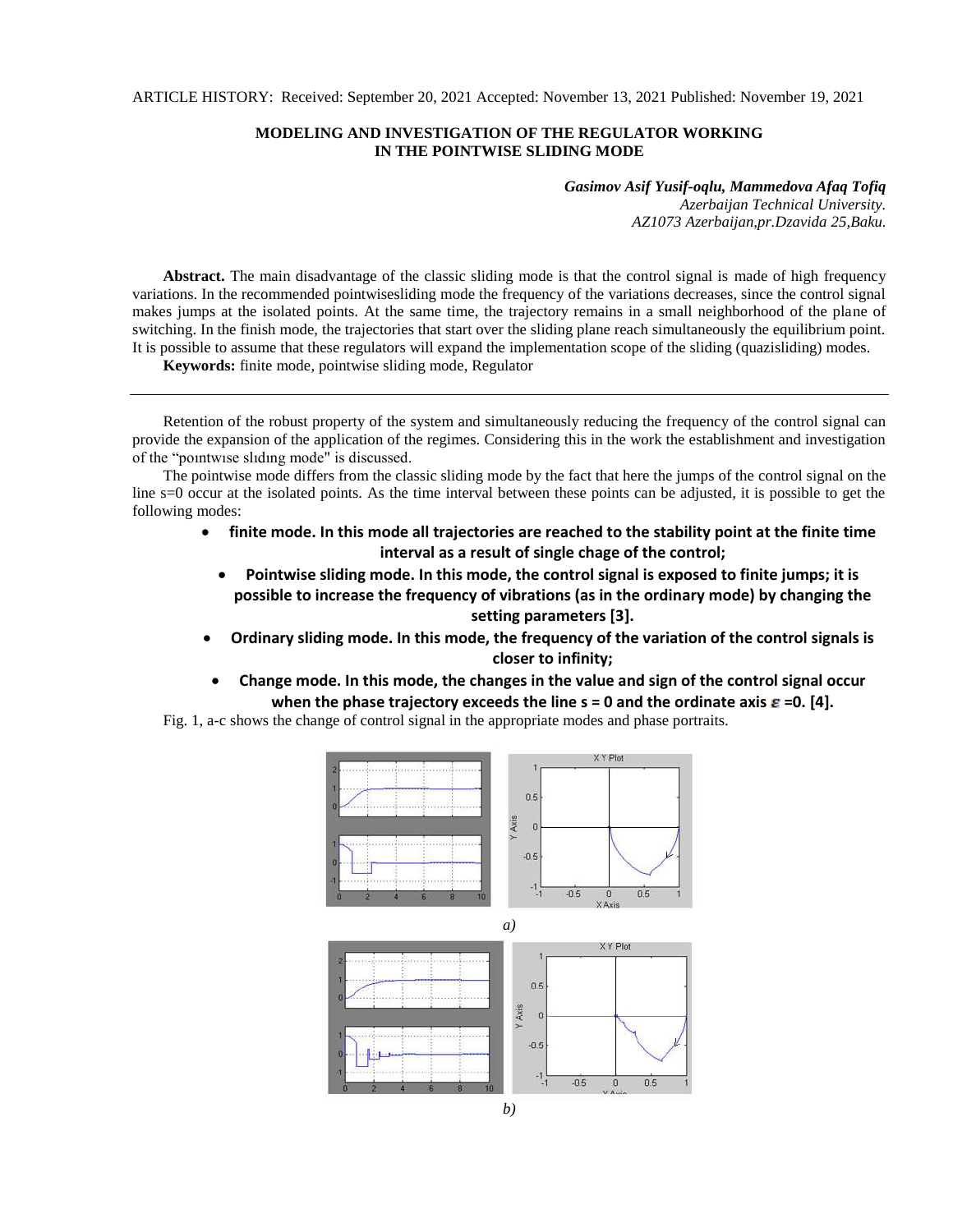

*Fig. 1. Characteristics of the exusting modes a) finite mode; b) pointwise sliding mode;c) ordinary mode*

The regulation low for the second order linear objects is as follows

$$
u = \begin{cases} -\alpha \varepsilon & \text{if } \sigma > 0, \\ \beta \varepsilon_s & \text{const } \text{seif } \sigma < 0. \end{cases}
$$

Here  $\sigma = s\epsilon$  is the variation function;  $s = c\epsilon + \epsilon = 0$  is the variation line;  $\alpha, \beta > 0$  are the the regulator strength coefficients;  $\varepsilon_s \in {\epsilon : s = 0}$ . The setting parameters  $\beta$ , care defined by the spesific methodology computer simulaton.

Fig. 2 shows the Simulink scheme (a), dynamic (b) and static (c) characteristics of the regulator operating in the pointwise sliding mode.



*Fig. 2. Simulink scheme (a), dynamic (b) and static (c) characteristics for the regulator working in the pointwise sliding mode* 

This regulator is a robust variable structure regulator that allows reducing the frequency of the control signal in the known sliding mode [1,2].

Different from the classical methods in the pointwise sliding mode, while reducing the frequency of the control signal when the object's parameters and external inluences vary in a wide interval it becomes possible to provide movement (robustness) of the system's together with close neighbourhood of the of the system variation line. At the same time, it was prevented the occuring the autovibtations in the smallneighbourhood of the stability point.